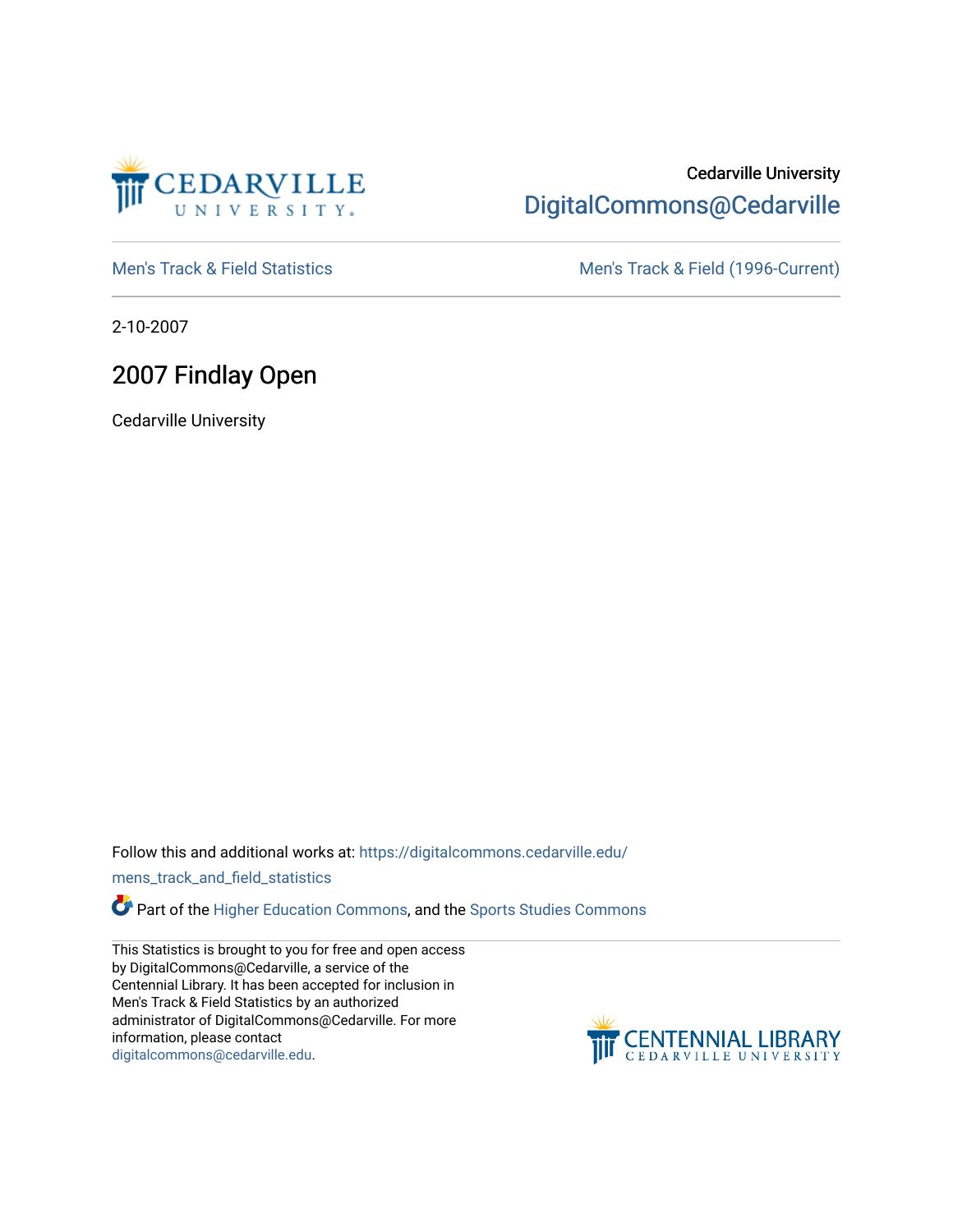## **Findlay Open**

**Feb.10,2007 Findlay, OH** 

|        | Men 60 Meter Dash                                       |                                      |         |                |
|--------|---------------------------------------------------------|--------------------------------------|---------|----------------|
|        | Fieldhouse: * 6.69 2/2/2007   Johnnie Drake, Unattached |                                      |         |                |
|        | Name                                                    | Year School                          | Prelims | Η#             |
|        |                                                         |                                      |         |                |
|        | Preliminaries                                           |                                      |         |                |
|        | 1 Josh Hutchison                                        | FR Hillsdale                         | 7.07q   | 4              |
|        | 2 Charles Wilson-Brown                                  | JR Notre Dame (Ohio                  | 7.10q   | 4              |
|        | 3 Da Michael Horne                                      | SO Youngstown St.                    | 7.13q   | ı              |
|        | 4 Samuel Starr                                          | FR Cedarville                        | 7.17q   | 2              |
|        | 5 Jeb Ford                                              | SO Malone                            | 7.19q   | 1              |
|        | 6 Eric Balputnis                                        | FR Youngstown St.                    | 7.22g   | $\overline{a}$ |
|        | 7 Chris Goffer                                          | SR Youngstown St.                    | 7.24q   | Э              |
|        | 7 Scott Streiner                                        | JR Youngstown St.                    | 7.24q   | 3              |
|        | 9 Derek Reighard                                        | FR Youngstown St.                    | 7.25    | 3              |
|        | 10 Clarence Howell                                      | SO Youngstown St.                    | 7.31    | 1              |
|        | 11 Brian Williams                                       | FR Findlay                           | 7.34    | 4              |
|        | 12 Jimmy Sawin                                          | SR Cedarville                        | 7.37    | 1              |
|        | 13 Blake England                                        | JR Hillsdale                         | 7.41    | 2              |
|        | 14 Horn Gray                                            | JR Ft. Wayne Vault                   | 7,45    | 4              |
|        | 14 Shayne York                                          | SO Youngstown St.                    | 7.45    | 1              |
|        | 16 Bryan Krieger                                        | FR Malone                            | 7.47    | 3              |
|        | 17 Brad Muschott                                        | SO Cedarville                        | 7.48    | $\overline{a}$ |
|        | 18 Travis Smith                                         | SO Cedarville                        | 7.50    | $\overline{a}$ |
|        | 19 Kirk Willig                                          | Unattached                           | 7.51    | 2              |
|        | 20 Deral Miller                                         | SO Kentucky State                    | 7.55    | 4              |
|        | 21 Tyrone Francis                                       | FR Findlay                           | 7.58    | 1              |
|        | 22 Pryde Yost                                           | Unattached                           | 7.66    | 4              |
|        | 23 Dustin Craig                                         | FR Malone                            | 8.00    | 3              |
|        | Men 60 Meter Dash                                       |                                      |         |                |
|        | Fieldhouse: * 6.69                                      | 2/2/2007   Johnnie Drake, Unattached |         |                |
|        | Name                                                    | Year School                          | Finals  |                |
|        |                                                         |                                      |         |                |
| Finals |                                                         |                                      |         |                |
|        | 1 Charles Wilson-Brown                                  | JR Notre Dame (Ohio                  | 7.05    |                |
|        | 2 Da Michael Horne                                      | SO Youngstown St.                    | 7.11    |                |
|        | 3 Samuel Starr                                          | FR Cedarville                        | 7.19    |                |
|        | 4 Chris Goffer                                          | SR Youngstown St.                    | 7.21    |                |
|        | 5 Jeb Ford                                              | SO Malone                            | J7.21   |                |
|        |                                                         |                                      |         |                |
|        | Men 200 Meter Dash                                      |                                      |         |                |
|        | Fieldhouse: * 21.38 2/10/2001 Bobby Cruse, Kent State   |                                      |         |                |
|        | Name                                                    | Year School                          | Finals  | Н#             |
|        |                                                         |                                      |         |                |
|        | 1 Brian Ryman                                           | SR Ashland                           | 21.90   | 1              |
|        | 2 Jared Krout                                           | FR Hillsdale                         | 22.03   | 1              |
|        | 3 Charles Wilson-Brown                                  | JR Notre Dame (Ohio                  | 22.73   | 4              |
|        | 4 Essex Berry                                           | FR Findlay                           | 22.87   | 2              |
|        |                                                         |                                      |         |                |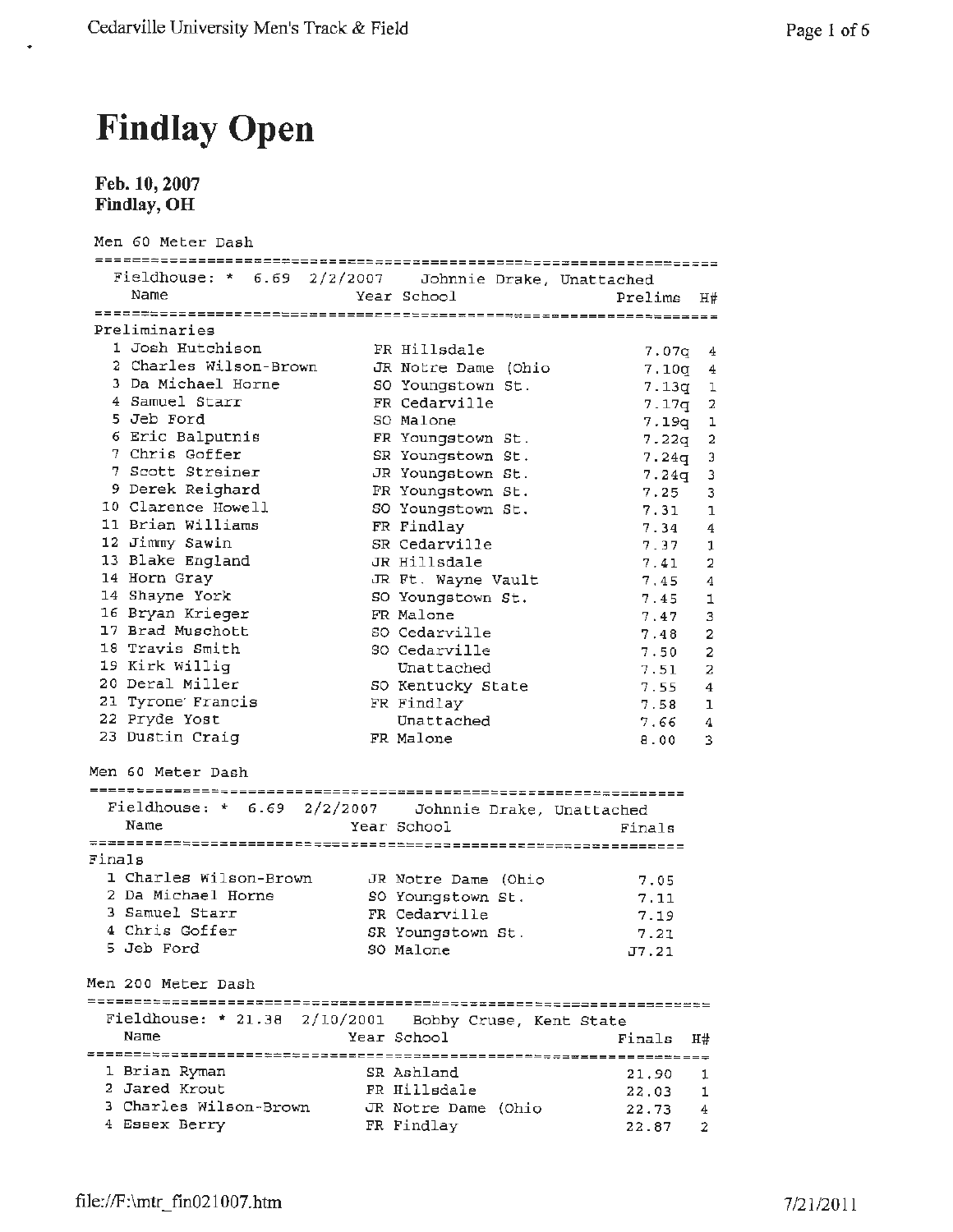| 5 Scott Streiner<br>6 Travis Tamez<br>7 Blake England<br>8 Samuel Starr<br>9 brian terrell<br>10 Jeb Ford | JR Youngstown St.<br>Hillsdale<br>JR Hillsdale<br>FR Cedarville<br>SR Kentucky State<br>SO Malone | 22.89<br>22.90<br>23.13<br>23.25<br>23.49<br>23.60 | 1<br>3<br>3<br>3<br>$\overline{a}$<br>2 |
|-----------------------------------------------------------------------------------------------------------|---------------------------------------------------------------------------------------------------|----------------------------------------------------|-----------------------------------------|
| 11 Ryan Bundenthal                                                                                        | SR Cedarville                                                                                     | 23.63                                              | 4                                       |
| 12 Da Michael Horne                                                                                       | SO Youngstown St.                                                                                 | 23.65                                              | 1                                       |
| 13 Nathen Logan                                                                                           | FR Ashland                                                                                        | 23.75                                              | 4                                       |
| 14 Bryan Krieger                                                                                          | FR Malone                                                                                         | 23.83                                              | 3                                       |
| 15 Randle Craighead                                                                                       | SR Kentucky State                                                                                 | 23.84                                              | 3                                       |
| 16 David Miller                                                                                           | FR Walsh                                                                                          | 24.27                                              | 5                                       |
| 17 Brad Muschott                                                                                          | SO Cedarville                                                                                     | 24.34                                              | 5                                       |
| 18 Kelly Nowels                                                                                           | FR Cedarville                                                                                     | 24.37                                              | 5                                       |
| 19 Stephen Gruenberg                                                                                      | SO Cedarville                                                                                     | 24.58                                              | $\epsilon$                              |
| 20 Curtis Haggard                                                                                         | FR Findlay                                                                                        | 24.68                                              | 6                                       |
| 21 Tyrone Francis                                                                                         | FR Findlay                                                                                        | 24.72                                              | 6                                       |
| 22 Andrew Saris                                                                                           | SO Walsh                                                                                          | 25.10                                              | 4                                       |
| 23 Dustin Craiq                                                                                           | FR Malone                                                                                         | 26.36                                              | 6                                       |
| 24 Saul Varga                                                                                             | SO Walsh                                                                                          | 26.78                                              | 6                                       |
| 25 Luke Freckleton                                                                                        | FR Malone                                                                                         | 26.83                                              | 2                                       |
| Men 400 Meter Dash<br>Fieldhouse: * 48.34 1/29/2000 Paul Donatelli, Ann Arbor Track Club                  |                                                                                                   |                                                    |                                         |
| Name                                                                                                      | Year School                                                                                       | Finals                                             | H#                                      |
|                                                                                                           |                                                                                                   |                                                    |                                         |
| 1 Antione Drakeford                                                                                       | Unattached                                                                                        | 49.43                                              | 1                                       |
| 2 Chris Cruise                                                                                            | JR Malone                                                                                         | 51.10                                              | ı                                       |
| 3 Joe Horn                                                                                                | FR Ashland                                                                                        | 51.22                                              | 2                                       |
| 4 Harold Jones                                                                                            | SO Youngstown St.                                                                                 | 51.89                                              | 1                                       |
| 5 Greg Spencer                                                                                            | SR Kentucky State                                                                                 | 52.11                                              | 1                                       |
| 6 Cody Calligan                                                                                           | SR Hillsdale                                                                                      | 52.47                                              | $\overline{a}$                          |
| 7 Tom Brown                                                                                               | JR Findlay                                                                                        | 52.60                                              | $\overline{a}$                          |
| 8 Brandon Tress                                                                                           | FR Cedarville                                                                                     | 52.76                                              | 2                                       |
| 9 Kelly Nowels                                                                                            | FR Cedarville                                                                                     | 53.38                                              | $\overline{2}$                          |
| 10 Stephen Gruenberg                                                                                      | SO Cedarville                                                                                     | 54.24                                              | 2                                       |
| 11 brian terrell                                                                                          | SR Kentucky State                                                                                 | 54.91                                              | $\mathbf{1}$                            |
| 12 David Miller                                                                                           | FR Walsh                                                                                          | 54.97                                              | 3                                       |
| 13 Andrew Saris                                                                                           | SO Walsh                                                                                          | 55.71                                              | 3                                       |
| 14 Luke Freckleton                                                                                        | FR Malone                                                                                         | 57.63                                              | з                                       |
| Men 1 Mile Run                                                                                            |                                                                                                   |                                                    |                                         |
| Fieldhouse: * $4:07.74$ 2/25/2006 Nate Peck, Grand Valley                                                 |                                                                                                   |                                                    |                                         |
| Name                                                                                                      | Year School                                                                                       | Finals                                             |                                         |
|                                                                                                           |                                                                                                   |                                                    |                                         |
| 1 Matt Clark                                                                                              | SR Cedarville                                                                                     | 4:30.13                                            |                                         |
| 2 Chris Gobbell                                                                                           | SR Unat-Toledo                                                                                    | 4:32.22                                            |                                         |
| 3 Adam Bernal                                                                                             | JR Unat-Toledo                                                                                    | 4:34.91                                            |                                         |
| 4 Brandon Lathon                                                                                          | FR Unat-Toledo                                                                                    | 4:36.78                                            |                                         |
| 5 Sean Finnerty                                                                                           | FR Youngstown St.                                                                                 | 4:42.17                                            |                                         |
| 6 Jordan Seibert                                                                                          | SO Cedarville                                                                                     | 4:49.30                                            |                                         |
| 6 Isaac Newton                                                                                            | FR Youngstown St.                                                                                 | 4:49.30                                            |                                         |
| 8 Alfred Lagat                                                                                            | FR Unat-Toledo                                                                                    | 4:50.81                                            |                                         |
| 9 Joe Pais                                                                                                | Unattached                                                                                        | 4:57.21                                            |                                         |
| 10 John Franks                                                                                            | Unattached                                                                                        | 5:00.26                                            |                                         |
|                                                                                                           |                                                                                                   |                                                    |                                         |
| Men 600 Meter Run                                                                                         |                                                                                                   |                                                    |                                         |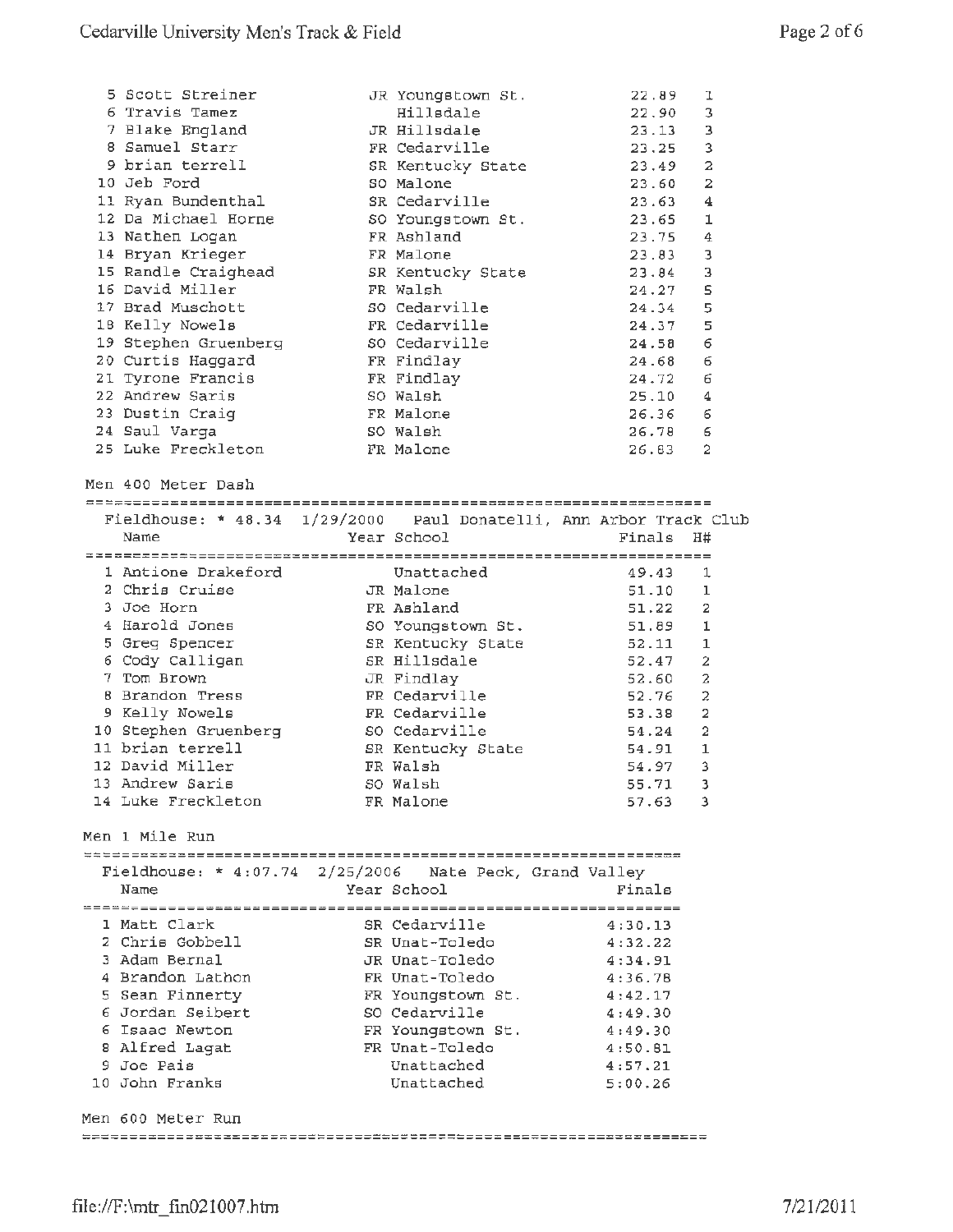$\bullet$ 

| Name                              | Fieldhouse: * 1:18.98 1/26/2002 Anthony Kabara, Cumberland<br>Year School | Finals<br>H#         |                         |
|-----------------------------------|---------------------------------------------------------------------------|----------------------|-------------------------|
| 1 Aaron Weber<br>2 Jon Easterling | Unattached<br>SO Malone                                                   | 1:24.50<br>1:25.80   | 1<br>1                  |
| 3 Jay Brueckner                   | JR Malone                                                                 | 1:25.81              | ı                       |
| 4 Jeremy Kinches                  | JR Notre Dame (Ohio                                                       | 1:26.22              | ı                       |
| 5 Shawn Caruso                    | FR Findlay                                                                | 1:27.26              | 2                       |
| 6 Eric Kempton                    | FR Cedarville                                                             | 1:28.28              | 3                       |
| 7 Matt Fox                        | SO Cedarville                                                             | 1:28.90              | $\overline{a}$          |
| 8 Michael Beight                  | FR Cedarville                                                             | 1:29.32              | 3                       |
| 9 Garrett Oliver                  | FR Malone                                                                 | 1:29.82              | $\overline{\mathbf{c}}$ |
| 10 Scott Werner                   | FR Findlay                                                                | 1:31.65              | 3                       |
| 11 Alex McCallion                 | SR Walsh                                                                  | 1:32.32              | $\overline{a}$          |
| 12 Jalaquan Williams              | SO Kentucky State                                                         | 1:34.33              | $\mathbf{1}$            |
| 13 Saul Varga                     | SO Walsh                                                                  | 1:34.80              | $\mathbf{z}$            |
| Men 800 Meter Run                 |                                                                           |                      |                         |
|                                   | Fieldhouse: * 1:52.76 1/31/2004 Josh Weber, Northwood                     |                      |                         |
| Name                              | Year School                                                               | Finals               |                         |
|                                   |                                                                           |                      |                         |
| 1 David Osborne                   | SR Kentucky State                                                         | 1:56.54              |                         |
| 2 Kevin Kuhn                      | SO Cedarville                                                             | 1:57.89              |                         |
| 3 Josh Saunders                   | SO Cedarville                                                             | 1:59.00              |                         |
| 4 Kurt Groman                     | FR Cedarville                                                             | 2:02.34              |                         |
| 5 Luis Hernandez                  | Unattached                                                                | 2:02.53              |                         |
| 6 Markus Brousard                 | FR Kentucky State                                                         | 2:03.26              |                         |
| 7 Brandon Lathon                  | FR Unat-Toledo                                                            | 2:04.01              |                         |
| 8 Chris Gobbell                   | SR Unat-Toledo                                                            | 2:04.34              |                         |
| 9 Chris Zundel                    | SR Walsh                                                                  | 2:04.41              |                         |
| 10 Robert J Thomas Jr             | Unattached                                                                | 2:04.73              |                         |
| 11 Adam Bernal                    | JR Unat-Toledo                                                            | 2:06.11              |                         |
| 12 Skylar Branstool               | FR Walsh                                                                  | 2:11.44              |                         |
| 13 Dan Bomba                      | Unattached                                                                | 2:12.24              |                         |
| Men 3000 Meter Run                |                                                                           |                      |                         |
| Fieldhouse: $* 8:26.26$           |                                                                           |                      |                         |
|                                   | 1/26/2002<br>Reid Coolsaet, Guelph                                        |                      |                         |
| Name                              | Year School                                                               | Finals               |                         |
| 1 Daniel Roberts                  |                                                                           |                      |                         |
| 2 Brendan McKee                   | FR Cedarville                                                             | 8:38.93              |                         |
| 3 Justin Gutierrez                | SO Walsh                                                                  | 8:56.92              |                         |
| 4 Rob Trennepohl                  | JR Unattached                                                             | 9:09.00              |                         |
| 5 Michael Groholy                 | SO Cedarville<br>JR Walsh                                                 | 9:19.93              |                         |
| 6 Peter Brandt                    |                                                                           | 9:23.96              |                         |
| 7 Darren Flickinger               | FR Cedarville                                                             | 9:26.89              |                         |
| 8 Jordan Seibert                  | FR Unat-Toledo<br>SO Cedarville                                           | 9:31.75              |                         |
| 9 corey baxter                    | Unattached                                                                | 9:37.28              |                         |
| 10 Tyler Immel                    | SR Walsh                                                                  | 9:37.51              |                         |
| 11 Matt Long                      |                                                                           | 10:03.70             |                         |
| 12 Sean McBride                   | FR Walsh                                                                  | 10:06.43             |                         |
| 13 Ahunuar Huerta                 | SR Walsh                                                                  | 10:15.89             |                         |
| 14 John Homan                     | FR Kentucky State                                                         | 10:20.40             |                         |
| 15 Matt Yanek                     | SR Findlay<br>SO Walsh                                                    | 10:29.88<br>10:52.92 |                         |
| Men 60 Meter Hurdles              |                                                                           |                      |                         |
|                                   |                                                                           |                      |                         |
|                                   | Fieldhouse: * 7.77 2/10/2006 Brandon Hon, Unattached                      |                      |                         |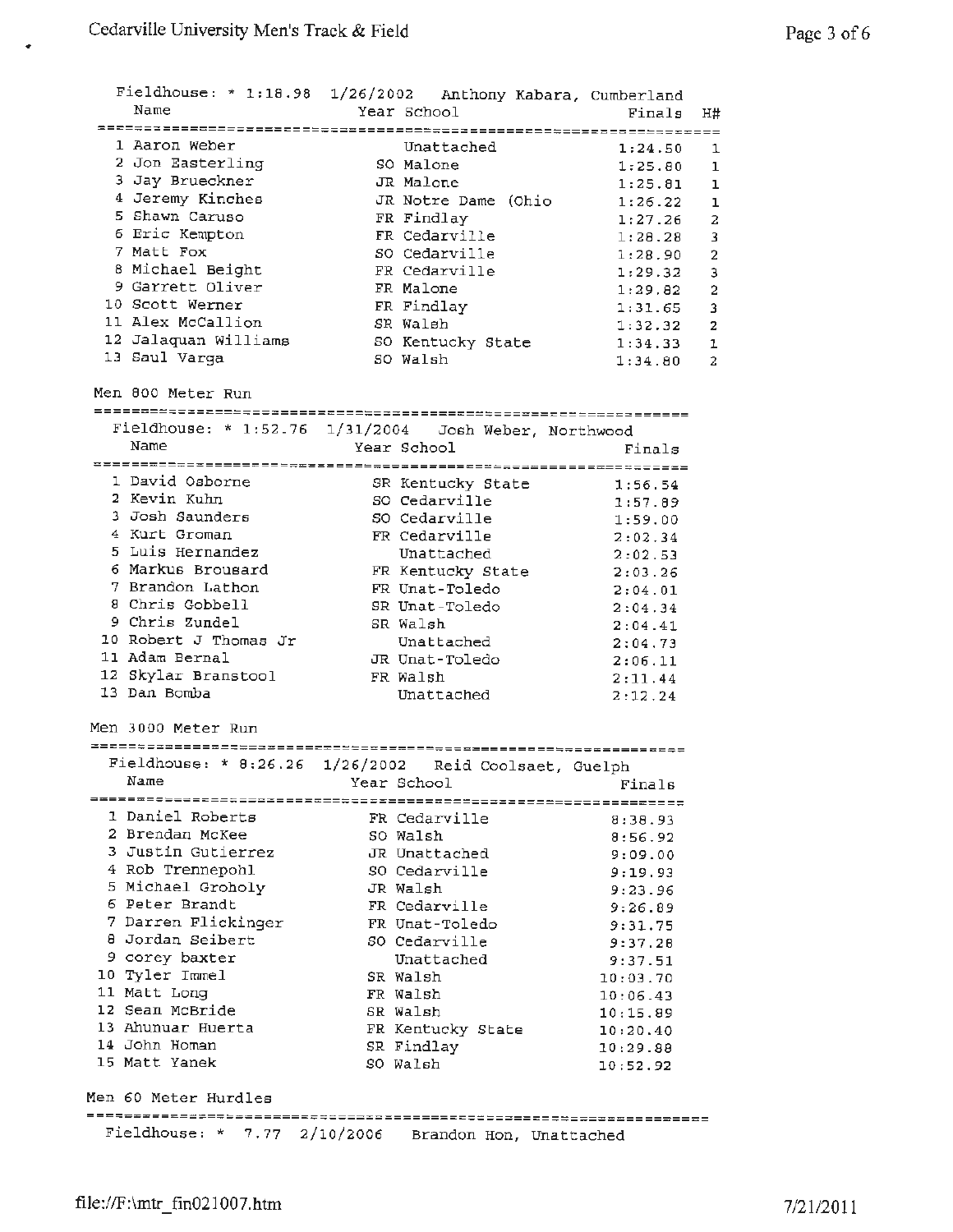Ä

|        | Name                                                      | Year School        | Prelims            | H#                 |
|--------|-----------------------------------------------------------|--------------------|--------------------|--------------------|
|        | Preliminaries                                             |                    |                    |                    |
|        | 1 Brandon Hon                                             | Unattached         | $7.82q$ 1          |                    |
|        | 2 Jason Scott                                             | SR Cedarville      | 8.37q              | 2                  |
|        | 3 Brian Williams                                          | FR Findlay         | 8.50q              | $\mathbf 1$        |
|        | 4 Ryan Bundenthal                                         | SR Cedarville      | $8.53q$ 1          |                    |
|        | 5 Horn Gray                                               | JR Ft. Wayne Vault | $8.65q$ 1          |                    |
|        | 6 Brandon Tress                                           | FR Cedarville      | $8.95q$ 2          |                    |
|        | 7 Curtis Haggard                                          | FR Findlay         |                    |                    |
|        |                                                           | FR Cedarville      | 9.19q 1            |                    |
|        | 8 Kelly Nowels<br>9 Luke Fraker                           |                    | 9.59q              | 2<br>2             |
|        |                                                           | FR Cedarville      | 9.77               |                    |
|        | 10 Trent Gardner                                          | FR Malone          | 9.81               | 2                  |
|        | Men 60 Meter Hurdles                                      |                    |                    |                    |
|        | Fieldhouse: * 7.77 2/10/2006 Brandon Hon, Unattached      |                    |                    |                    |
|        | Name                                                      | Year School        | Finals             |                    |
| Finals |                                                           |                    |                    |                    |
|        | 1 Brandon Hon                                             | Unattached         | $7.76*$            |                    |
|        | 2 Jason Scott                                             | SR Cedarville      | B.30               |                    |
|        | 3 Brian Williams                                          | FR Findlay         | 8.32               |                    |
|        | 4 Ryan Bundenthal                                         | SR Cedarville      | 8.37               |                    |
|        | 5 Horn Gray                                               | JR Ft. Wayne Vault | 8.81               |                    |
|        | 6 Curtis Haggard                                          | FR Findlay         | 8.86               |                    |
|        | 7 Brandon Tress                                           | FR Cedarville      | 8.91               |                    |
|        | 8 Kelly Nowels                                            | FR Cedarville      | 9.60               |                    |
|        |                                                           |                    |                    |                    |
|        | Men 4x400 Meter Relay                                     |                    |                    |                    |
|        | Fieldhouse: * 3:17.34 2/28/2004 Saginaw Valley            |                    |                    |                    |
|        | School                                                    |                    | Finals             | н#                 |
|        |                                                           |                    |                    |                    |
|        | 1 Kentucky State 'A'                                      |                    | 3:24.4B            | ı                  |
|        | 2 Malone 'A'                                              |                    | 3:24.89            | ı                  |
|        | 3 Findlay The Univ. of<br>י בי                            |                    | 3:25.33            | 1                  |
|        | 4 Cedarville 'A'                                          |                    | 3:31.00            | 1                  |
|        | 5 Cedarville 'B'                                          |                    | 3:40.18            | ı                  |
|        | 6 Findlay The Univ. of 'B'                                |                    | 3:41.70 2          |                    |
|        | 7 Malone 'B'                                              |                    | 3:46.57            | 2                  |
|        | 8 Walsh 'A'                                               |                    | $3:47.06$ 2        |                    |
|        | Men High Jump                                             |                    |                    |                    |
|        | Fieldhouse: * 2.24m 1/26/2002 Henry Patterson, Unattached |                    |                    |                    |
|        | Name                                                      | Year School        | Finals             |                    |
|        |                                                           |                    |                    |                    |
|        | 1 Jimmy Sawin                                             | SR Cedarville      | 2.00 <sub>m</sub>  | 6-06.75            |
|        | 2 Andrew Dodson                                           | SO Hillsdale       | J2.00 <sub>m</sub> | 6-06.75            |
|        | 3 Tyler Davis                                             | SO Malone          | 1.90m              | $6 - 02.75$        |
|        | 4 Tyler Pierce                                            | FR Walsh           |                    | $J1.90m$ 6-02.75   |
|        | 5 Shane McLaughlin                                        | FR Malone          |                    | $J1.90m$ $6-02.75$ |
|        | 6 Trent Gardner                                           | FR Malone          | $1.75$ m           | $5 - 08.75$        |
|        | -- Martin Vieth                                           | SO Youngstown St.  | NH                 |                    |
|        | Men Pole Vault                                            |                    |                    |                    |
|        |                                                           |                    |                    |                    |
|        | Fieldhouse: * 5.41m 1/29/2005 Chris Smith, Unattached     |                    |                    |                    |
|        | Name                                                      | Year School        | Finals             |                    |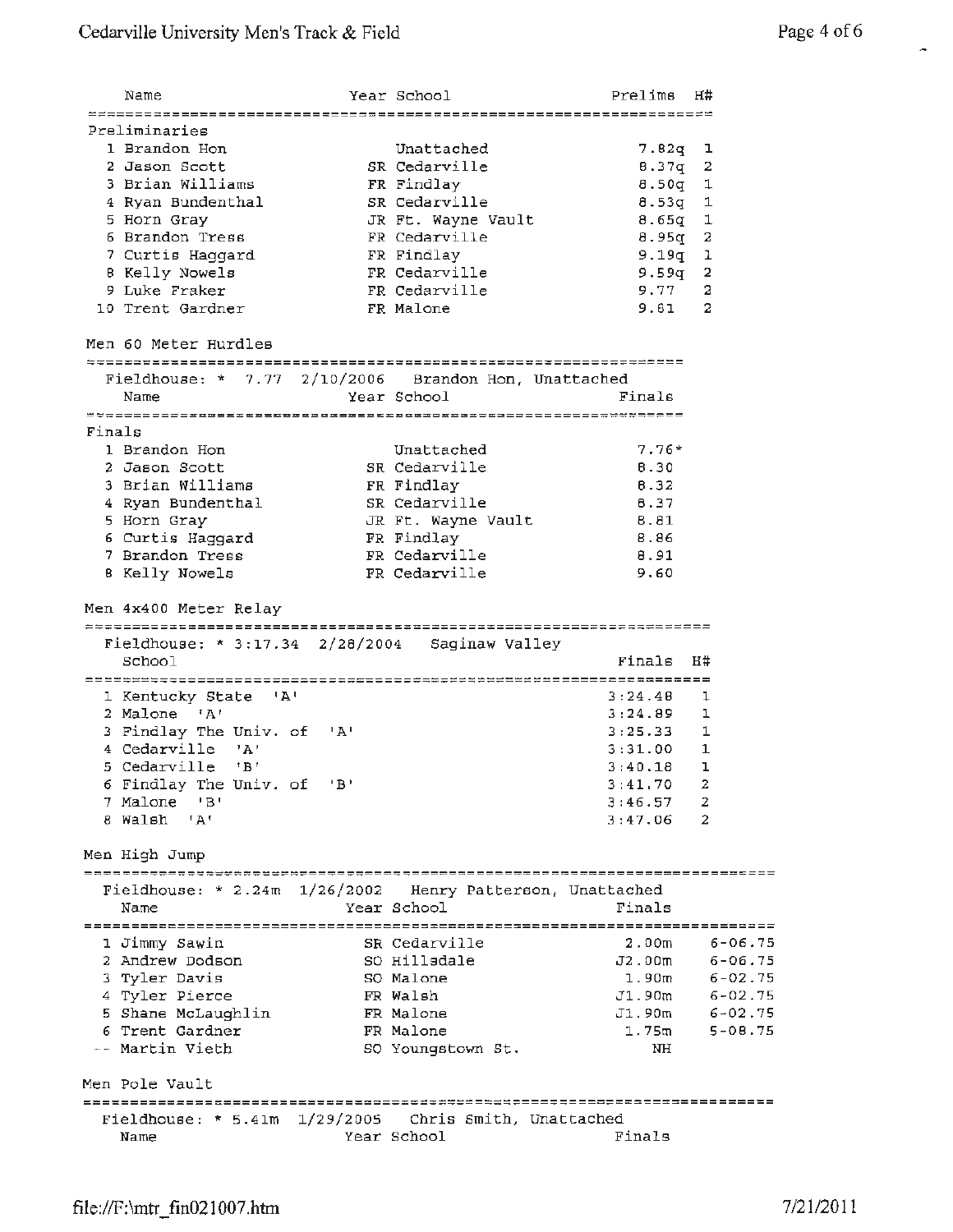1 Jason Scott 2 Gray Horn 2 Paul Babits 4 Justin Mattern <sup>5</sup>Kyle Gann *6* Josh Gortney 7 Pryde Yost Peter Manfredi Heath Nichols Men Long Jump SR Cedarville Vault High Athle Vault High Athle Unattached SR Vault High Athle JR Malone Unattached SR Walsh Vault High Athle <sup>5</sup>.2lm 4.55m 4.55m J4.55m J4.55m 4.40m 3.95m **NH NH**  Fieldhouse: \* 8.03m 2/8/2002 Sean Robbins, Unattached Name Year School Finals 1 Jared Krout **FR** Hillsdale 6.76m 2 Shayne York so Youngstown St. 6.40m 3 Clarence Howell 50 Youngstown St. 6.37m 4 Chris Goffer SR Youngstown St. 6.28m 5 Jacob Pinkava SR Findlay 6 .22m 6 Terrance Long Unat-Kentucky St 6.16m 7 Trent Gardner FR Malone 6.06m 8 Kirk Willig Unattached 6.00m 9 Stephen Gruenberg 50 Cedarville 5.71m 10 Travis Smith So Cedarville 5.40m Tyler Pierce FR Walsh FOUL Men Triple Jump Fieldhouse: \* 15.42m 1/29/2000 *Sergei* Bykov, unattached Name Year School Finals 1 Joe Horn FR **Ashland** 12.80m <sup>2</sup>**Chris** Lehman **JR** Cedarville 12.46m <sup>3</sup>Kirk Willig Unattached **12.13m**  4 Travis Smith So Cedarville 12.10m <sup>5</sup>Jacob Pinkava **SR Findlay** 12. 03m 6 Justin Reams **SR** Youngstown St . 11.70m Men Shot **Put**  17-01.00 14-11.00 14-11.00 14-11.00 14-11.00 14-05.25 12-11.50 22-02.25 21-00.00 20-10.75 20-07.25 20-05.00 20-02.50 19-10.75 19-08.25 18-09.00 17-08.75 42-00.00 40-10.50 39-09.75 39-08.50 39-05.75 38-04.75 ====------========-=============--=======--==~~=-======~-===========------ Fieldhouse: \* 19.62m 1/27/2001 Steve Ercegovac, Taylor Name Year School Finals *====---=======:==~--======~;;===============--============================*  1 Brent Shelby Unattached 16.81m 55-02.00 <sup>2</sup>Steve **Kahle** Unattached 16.S0m 55-01.50 <sup>3</sup>Ben Michaud so Cedarville 16.52m 54-02.50 4 Jimmie Pacifico Chattached 16.21m 53-02.25 5 Blaine Maag so Ashland 16.0Bm 52-09.25 6 Aaron Merrill so Youngstown St . 15.90m 52-02.00 <sup>7</sup>**Ken** Killian **SR Ashland** 15.37m 50-05.25 8 Kurt Roberts FR Unat-Ashland 14.78m 48-06.00 <sup>9</sup>**Keith** Vance Unat-Tiffin 14.58m 47-10.00 10 Jerome Jackson so Walsh 13.92m 45-08.00 11 James **Eric** so **Findlay** 13.73m 45-00.50 12 Kurt Weil so **Hillsdale** 13. 42m 44-00.50 13 **Joe** Lahmon **JR** Youngstown St. 13.33m 43-09.00 14 Chase Sniadecki FR Unat-Ashland 13.24m 43-05.25 15 Peter Tsaftarides SR Walsh 13.18m 43-03.00